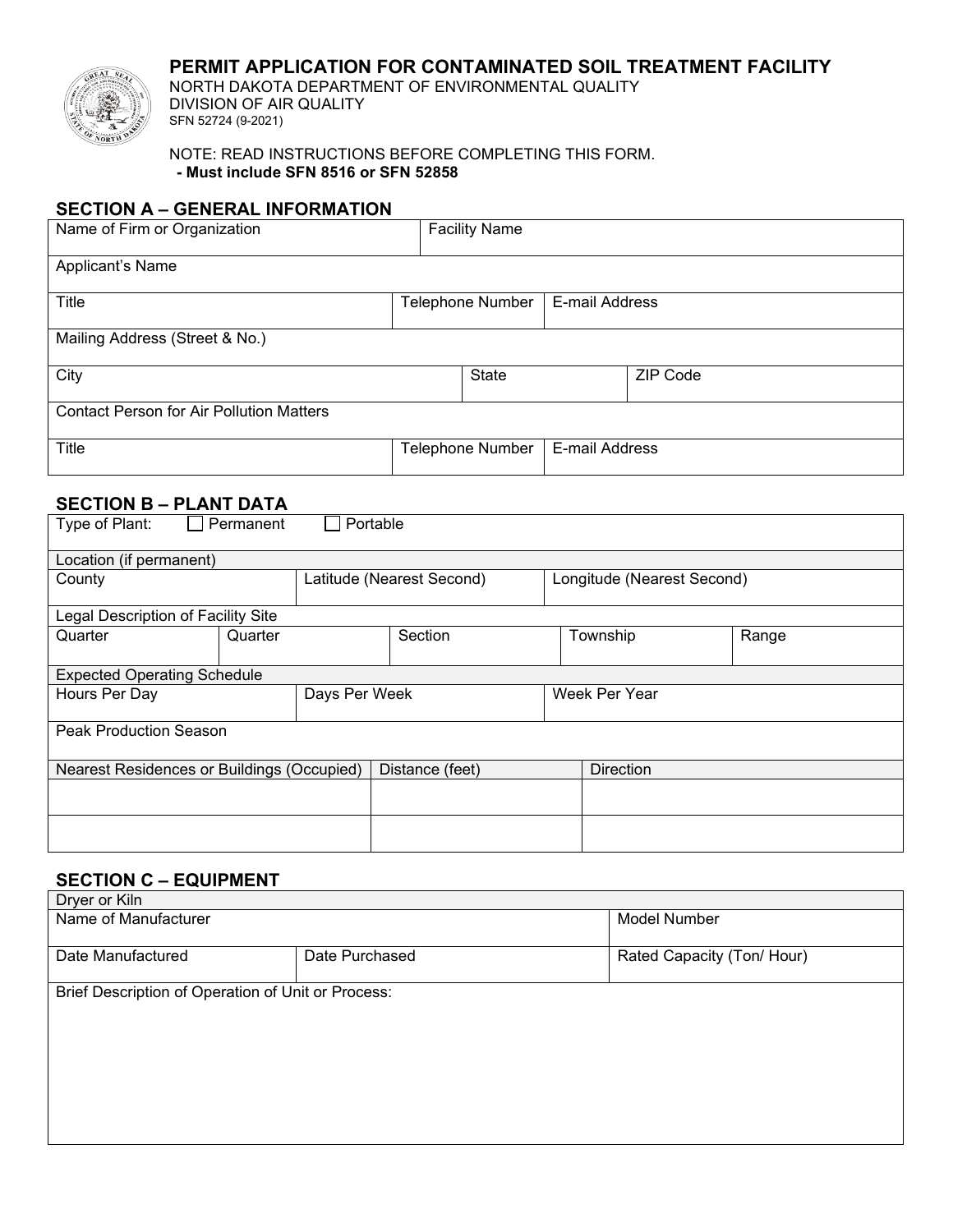## **SECTION D – BURNERS**

| <b>Burners</b>                                                               |                      |                          |           |  |
|------------------------------------------------------------------------------|----------------------|--------------------------|-----------|--|
| Primary Chamber Burner Manufacturer                                          |                      |                          |           |  |
|                                                                              |                      |                          |           |  |
| Model                                                                        | <b>Btu/Hr Rating</b> |                          | Fuel Type |  |
|                                                                              |                      |                          |           |  |
| Secondary Chamber Burner Manufacturer                                        |                      |                          |           |  |
|                                                                              |                      |                          |           |  |
| Model                                                                        | <b>Btu/Hr Rating</b> |                          | Fuel Type |  |
|                                                                              |                      |                          |           |  |
| Is temperature control provided for Secondary Chamber burner?<br>l No<br>Yes |                      |                          |           |  |
|                                                                              |                      |                          |           |  |
| Maximum Temperature (°F)                                                     |                      | Minimum Temperature (°F) |           |  |
|                                                                              |                      |                          |           |  |

## **SECTION E – EXHAUST FAN/STACK**

| Manufacturer                                                                         |                                     |                      |  |  |  |
|--------------------------------------------------------------------------------------|-------------------------------------|----------------------|--|--|--|
| Model                                                                                | Fan Speed (RPM)                     | Rating (HP)          |  |  |  |
| $\sqcap$ Circular<br>$\Box$ Rectangular<br>Stack Shape:                              |                                     |                      |  |  |  |
| Equipped with Test Ports?<br>□ No<br>Yes                                             |                                     |                      |  |  |  |
| Stack Height Above Grade (ft)<br>Gas Volume<br><b>Stack Exit Dimensions (inches)</b> |                                     |                      |  |  |  |
| Gas Temperature at Exit (°F)                                                         | <b>Gas Moisture Content at Exit</b> | Gas Velocity at Exit |  |  |  |

# **SECTION F – POLLUTION CONTROL EQUIPMENT**

| Equipment Type:<br>Wet Scrubber | <b>Bag Filter</b><br>$\blacksquare$                     | $\Box$ Other (Specify):      |                  |
|---------------------------------|---------------------------------------------------------|------------------------------|------------------|
| Manufacturer                    |                                                         |                              |                  |
| Model                           |                                                         | Pressure Drop Through Device | H <sub>2</sub> O |
| Pollutants<br>Removed           |                                                         |                              |                  |
| Design<br>Efficiency            |                                                         |                              |                  |
| Operating<br>Efficiency         |                                                         |                              |                  |
|                                 | Describe Method Used to Determine Operating Efficiency: |                              |                  |
|                                 |                                                         |                              |                  |

# **SECTION G – STACK EMISSIONS**

|                           |                         | <b>Pollution</b>              | <b>Basis of Estimate</b>                            |
|---------------------------|-------------------------|-------------------------------|-----------------------------------------------------|
|                           | <b>Maximum Emission</b> | <b>Concentration (Specify</b> | (If emission factors are used, identify factors and |
| Pollutant                 | Rate (lb/hr)            | Units)                        | sources)                                            |
| <b>Particulate Matter</b> |                         |                               |                                                     |
| Hydrocarbons              |                         |                               |                                                     |
| Other - Specify           |                         |                               |                                                     |